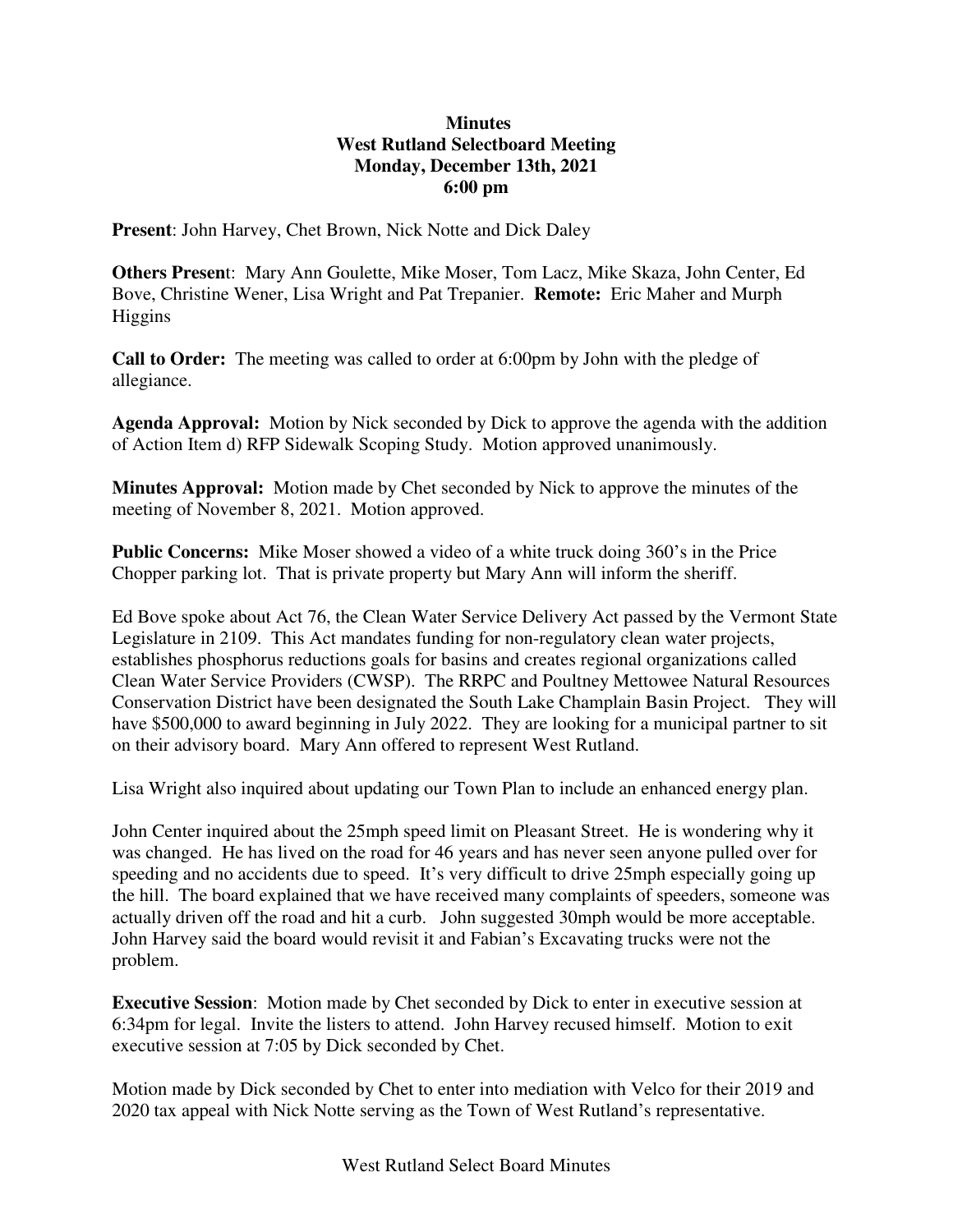# **Action Items:**

- a) **Error & Omissions:** Lisa explained that Leo Digangi's name needs to be removed from the parcel as he has passed. Motion made by Chet seconded by Dick to remove Leo Digangi's name from parcel 280100149. Motion approved.
- **b)** Letter of Support: Rutland County Solid Waste District Motion made by Nick seconded by Chet to send a letter of support to US Dept of Agriculture for financial resources to support improve planning and management of solid waste sites in rural areas. Motion approved.
- c) **Fire Department Appointments/Recognition –** The department held their annual meeting and voted Michael Skaza as chief and Tom Lacz as assistant chief. Motion made by Chet seconded by Nick to appoint Michael Skaza as fire chief and Tom Lacz as assistant chief for the two-year appointment. Motion approved. The board also recognizes and thanks the following members for their service. The following anniversaries were recognized for 2020 and 2021. Scott FitzGerald - 20 years (2020); Jeff Wos - 15 years (2020); Josh Webster - 5 years (2020); Joe Skaza - retirement with 48 years of service (2020); Pete Guay - 30 years (2021); Lori Lyons - 25 years (2021); Tyler Alexander - 10 years (2021); Dillon Notte - 5 years (2021) and Steve Czachor - 35 years of service as Town Forest Fire Warden.
- d) **RFP Scoping Study –** This is a grant funded scoping study for sidewalks on Pleasant Street from Business Route 4 to Sheldon; Pleasant Street from Baxter to Durgy Hill; Thrall from the Park n Ride to Sheldon; Ross Street Main Street to fence and Franklin to end; Main Street from Proctor to Gilmore; Dewey Avenue from Clarendon Avenue to Clark Hill. Eric Hall, the project MPM, Mary Ann Goulette, Sean Barrows and Derek Kenison will serve as the selection committee. Mr. Moser asked about a walkway into the Westway Mall on the western side of the drive. Motion made by Chet seconded by Nick to issue the RFP for the Transportation Alternative Program Sidewalk Scoping Study as written. Motion approved.

# **Discussion Items:**

- a) **Municipal Mask Mandate –** Discussion among the board members. Due to lack of enforcement, we will leave it up to the individual businesses to decide.
- b) **21-22 Budget Discussions:**
	- a. Listers Lisa requested a cost of living raise for the listers, she also suggested hiring an assessor's clerk to handle the clerical duties.
	- b. Fire Department Chief Skaza produced an apparatus capital replacement plan which shows our current fleet and the expected replacement timeline. The chief suggested we replace engine 3 (16 years old) with a mid-sized rescue pumper at an estimated cost of \$380,000. Our savings account has \$432,691.46. The current truck is undersized as the rescue tools are much heavier. This truck is the most used. We should order it now as it may take up to a year for delivery. Motion made by Chet seconded by Nick to move forward with ordering a replacement truck for Engine 3 with the approximate cost of \$380,000. The next replacement needed will be the ladder truck in FY28.
	- c. Town Clerk Chris Wener would like to begin training her assistant Deb Jasmin. Would like to look at funding two positions for a total of 60 hours a week with insurance.
	- d. Zoning Jeff is reducing the number of towns he serves to three. He would like to continue in West Rutland but is looking for help with his insurance costs.